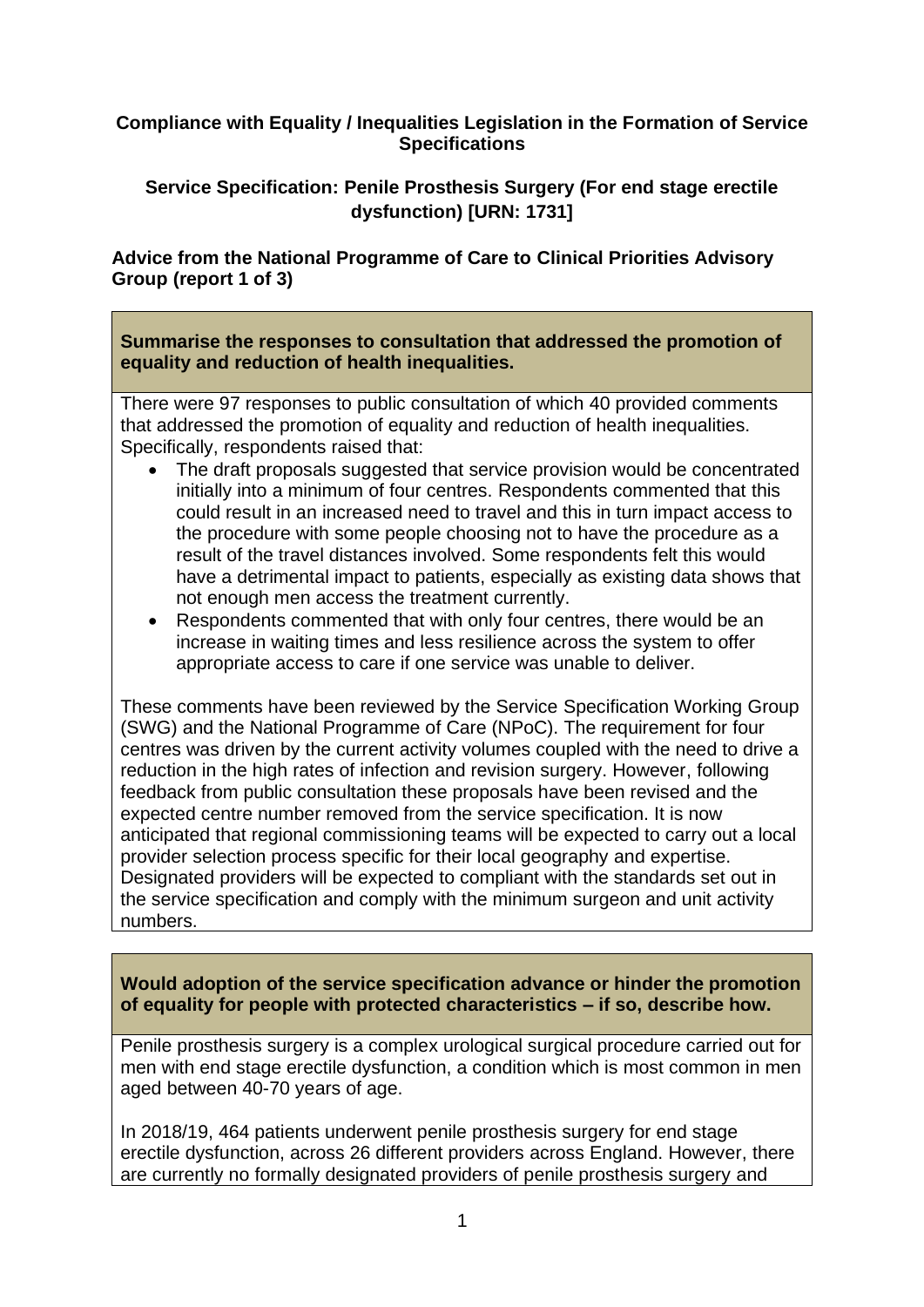there are known issues with men accessing treatment in this indication due to historic commissioning arrangements. Furthermore, infection rates post-surgery are variable between providers and there are high revision rates within five years of primary implantation (22%).

The service specification aims drive improvements in infection rates post-surgery and revision surgery (through minimum surgeon numbers, multi-disciplinary team working and minimum activity numbers). whilst enabling local commissioning teams to formally designate providers to perform this surgery. It is anticipated that as a result of the service specification and through developing established referral and care pathways via the designation of centres, the numbers of patients accessing treatment will increase. It is therefore considered that adoption of the service specification will promote equality for people with protected characteristics (age and sex).

**Do the acceptance and exclusion criteria (or any other clinical criteria) described in the service specification prejudice any particular group with protected characteristics? If so, is the criteria supported by reliable clinical evidence?**

The NPoC do not consider that adoption of the service specification will prejudice any particular group with protected characteristics. This is because the service specification has been developed to support implementation of a clinical commissioning policy. The service specification covers the same patient population as this clinical commissioning policy, which was developed based on the findings of an evidence review which concluded that there was sufficient evidence to routinely commission the surgery for people with end stage erective dysfunction.

**Would adoption of the service specification increase or reduce inequalities between patients (general population) in access to health services and the outcomes achieved – if so, describe how. For example, would the service specification make it more difficult in practice for a specific group to access services compared with other groups?**

Adoption of the service specification is considered to increase access to health services and outcomes achieved for people requiring penile prosthesis surgery for end stage erectile dysfunction. This is because the service specification aims drive improvements in infection rates post-surgery and revision surgery (through minimum surgeon numbers, multi-disciplinary team working and minimum activity numbers). whilst enabling local commissioning teams to formally designate providers to perform this surgery. It is anticipated that as a result of the service specification and through developing established referral and care pathways via the designation of centres, the numbers of patients accessing treatment will increase and there will be improvements in both infection rates post-surgery and revision rates.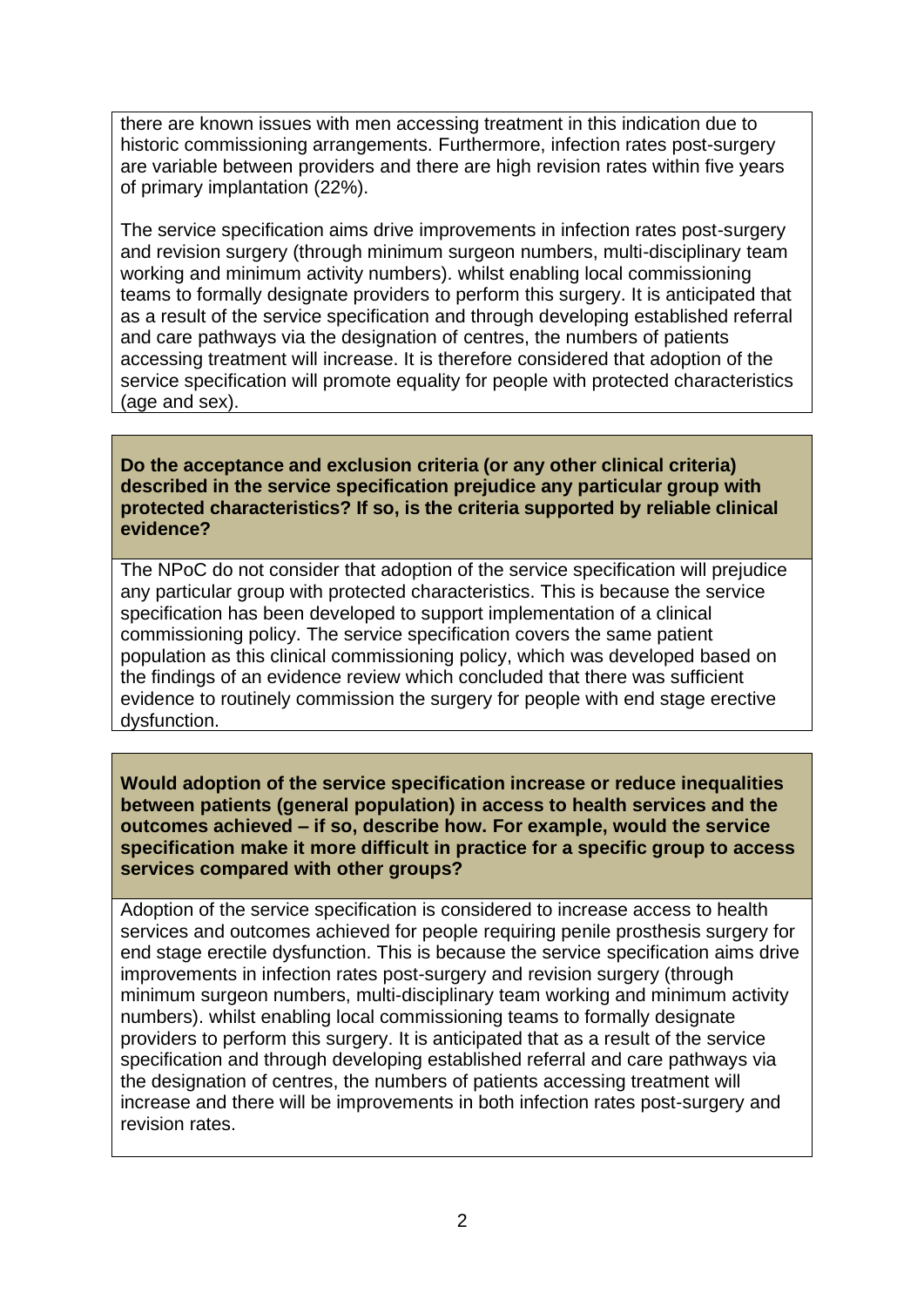## **[SERVICE SPECIFICATION TITLE]**

**Recommendation from Clinical Priorities Advisory Group to NHS England (report 2 of 3)**

**(Process): Is there satisfactory evidence that in the development of the service specification NHS England has given due regard to the duties to promote equality and reduce health inequalities?**

**If no to the above question, what are the considerations for NHS England?** 

**(For service specifications subject to process of prioritisation): Did CPAG agree a higher prioritisation of the proposed service specification due to a consideration of how adoption of the service specification may promote equality or reduce health inequalities, and if so, why?**

**(Impact): Is CPAG assured that where adoption of the service may negatively impact on specific groups, that this is justified with reference to the available clinical evidence?**

**(Impact): Do you have any advice to NHS England on implementation or operational issues that will help to promote equality and reduce health inequalities?**

# **[SERVICE SPECIFICATION TITLE]**

**National Programme of Care advice to Specialised Commissioning Oversight Group / Specialised Commissioning Committee (report 3 of 3)**